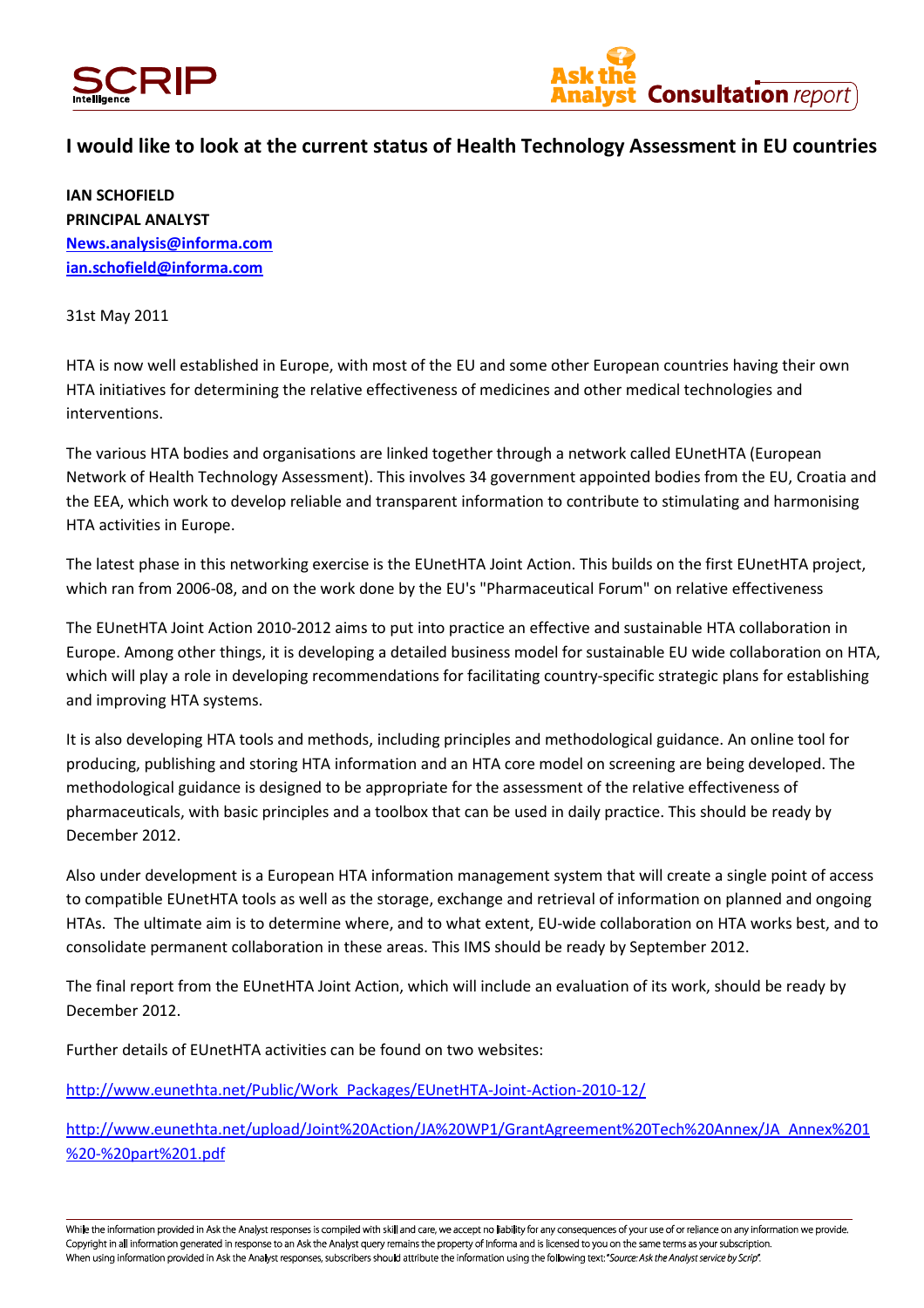



### Denmark in the lead

The EUnetHTA project is being led by Denmark, which itself is quite well advanced in the HTA area. The Danish Centre for HTA (Dacehta), part of the National Board of Health, also acts as the secretariat for EUnetHTA. Dacehta primarily targets health professionals and decision-makers as well as related research communities.

## http://www.sst.dk/English/DACEHTA/National%20HTA/HTA%20on%20prevention%20of%20heart%20failure%20wit h%20ICD.aspx

The Danes have published an interesting document describing a new decision-support tool called a mini-HTA. This is designed to be adaptable to local conditions and can be relatively easily incorporated into local and regional budgets.

http://www.sst.dk/~/media/Planlaegning%20og%20kvalitet/MTV%20metode/Introduction\_mini\_HTA\_hospital.ashx

#### 2011 HTA conference

The 2011 EUnetHTA conference will be held in Gdansk, Poland, on 8-9 December, entitled "HTA in cross-border healthcare in Europe".

http://www.eunethta.net/Public/Work\_Packages/EUnetHTA-Conference-2011/

The member states that are involved with EUnetHTA, together with their HTA-associated bodies, are as follows:

Austria (GOG, HVB, LBI/HTA)

Belgium (KCE)

Bulgaria (NCPHP)

Czech Republic (MoH)

Denmark (NBoH, CAST – Centre for Applied Research and Technology Assessment)

Estonia (UTA, University of Tartu)

Finland (FinOHTA)

France (HAS)

Germany (DIMDI, IQWiG)

Greece (NSPH)

Hungary (EMKI, ESKI)

Ireland (HIQA)

Italy (AGE.NA.S, AIFA, ASSR)

Latvia (VEC centre for health economics)

Lithuania (VASPVT state healthcare accreditation agency)

Malta (SSD/MSOC)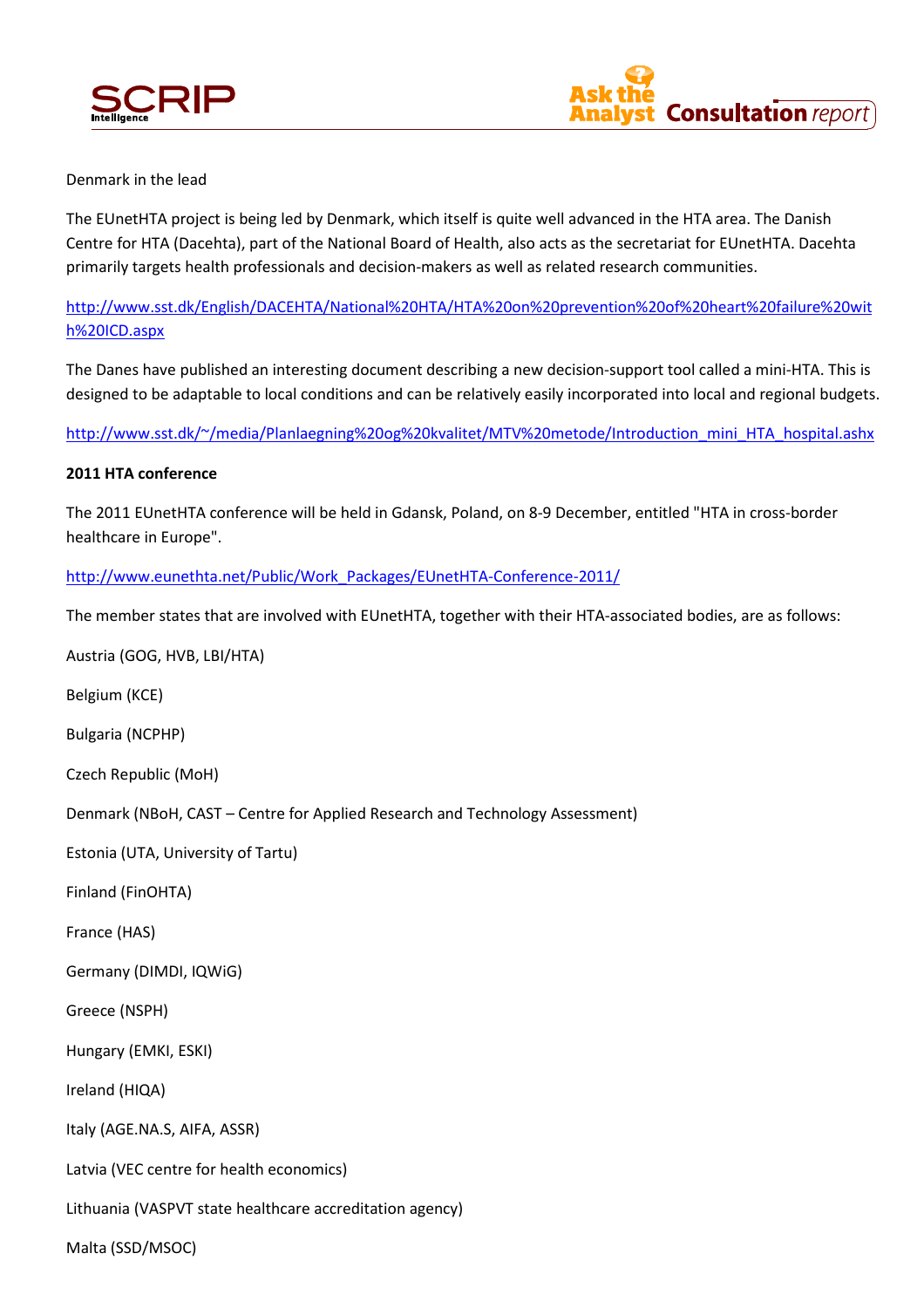



Netherlands (CVZ)

Poland (AHTAPol agency for HTA)

Portugal (Infarmed)

Romania (SNSPMS)

Slovak Republic (SlovaHTA)

Slovenia

Spain (regional structure - ISCIII/AETS, AETSA, Avalia-t, CAHTAR, OSTEBA, UETS)

Sweden (SBU)

UK (NICE, NETSCC – formerly NCCHTA)

#### The EFTA countries involved are:

Norway (NOKC)

Switzerland (SNHTA)

#### One accession country is involved:

Croatia (Agency for Quality and Accreditation in Health).

In view of the deadline set, I do not have the time to research details of individual HTA activities undertaken in all the various EU member states. However, here is a selection of some of the activities currently under way in certain countries:

Sweden is running a number of HTA projects on diet and obesity, diagnosis and treatment of ADHD and autism spectrum disorders, treatment of insomnia and diabetes.

Germany's DIMDI produces about 15 HTAS reports annually. These are searchable via the DIMDI website. The work is done mainly by DAHTA@DIMDI, which is developing a database-supported information system to evaluate the efficacy and costs of medical procedures. The HTA programme enjoys funding of some 750,000 Euros a year.

Projects funded by Denmark's Dacehta relate to areas such as treatment of diabetes and RA, and invidualisation of drug dosage by means of genotyping. Other areas include rehabilitation after breast, colorectal and prostate cancer, advising regions on the use of cancer drugs at the national level based on submitted mini-HTAs from the professional associations, antipsychotic polypharmacy in treating schizophrenia, and multidisciplinary interventions for patients with back pain.

Ongoing programmes at Belgium's KCE include treatment of chronic hepatitis B, incremental cost effectiveness of pneumococcal conjugate vaccines, priority groups for seasonal flu vaccinations, breast cancer screening, diagnosis and treatment of thyroid cancer, and a national clinical practice guideline for cervical cancer.

Austria's Ludwig Boltzmann Institut deals with HTA: current research projects include horizon scanning in oncology, patient-relevant outcomes versus surrogate outcomes, quality of care in oncology and its measurement, and use of routine data and further relevant secondary data in HTA.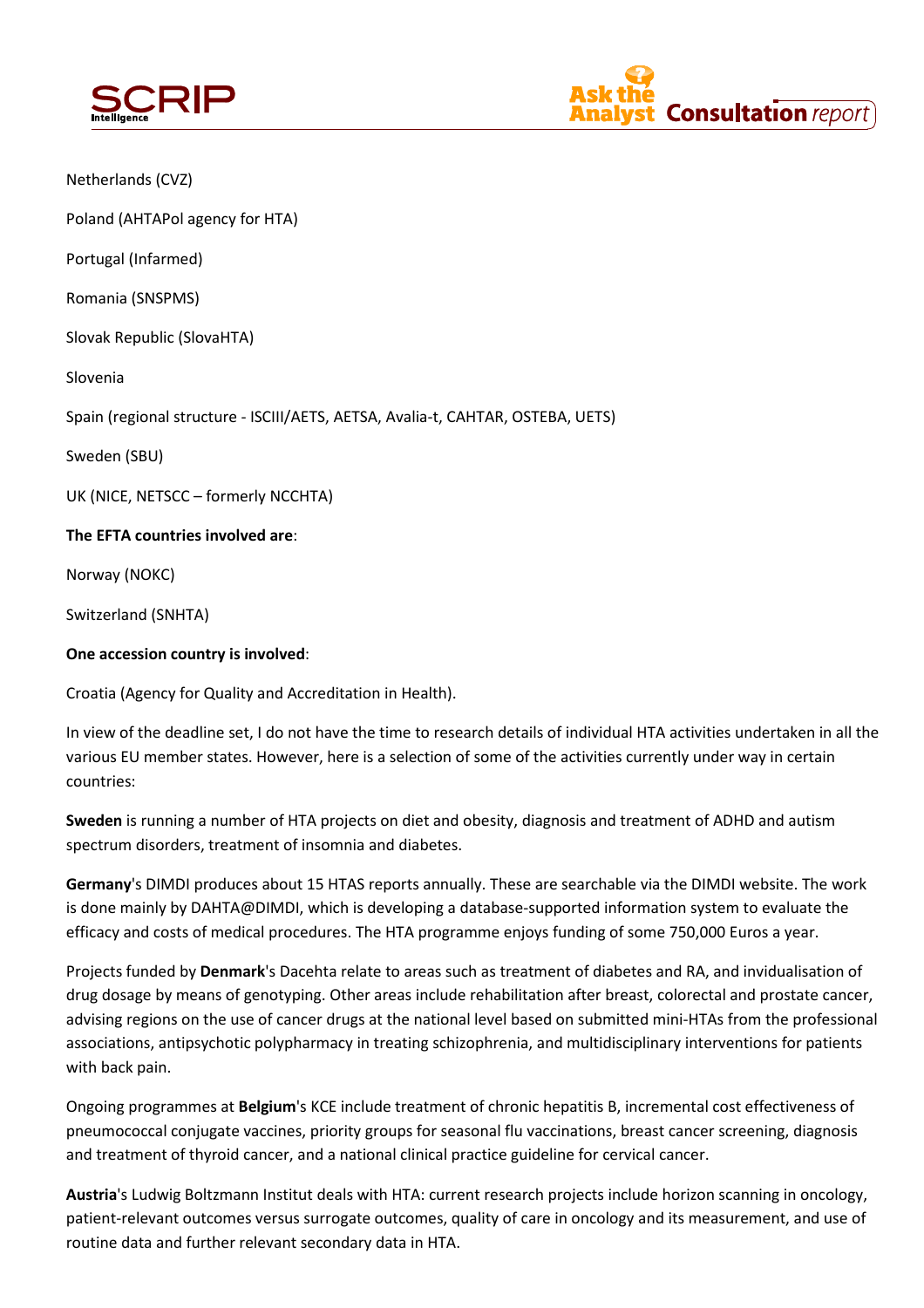



More information on the agencies and organisations listed above are available on the EUnetHTA website, which gives hyperlinks to these agencies' websites and their contact details. The webpage is available at:

http://www.eunethta.net/Public/About\_EUnetHTA/Organisation2/Members/Folder-for-EUnetHTA-organisationsprofiles/University-of-Tartu/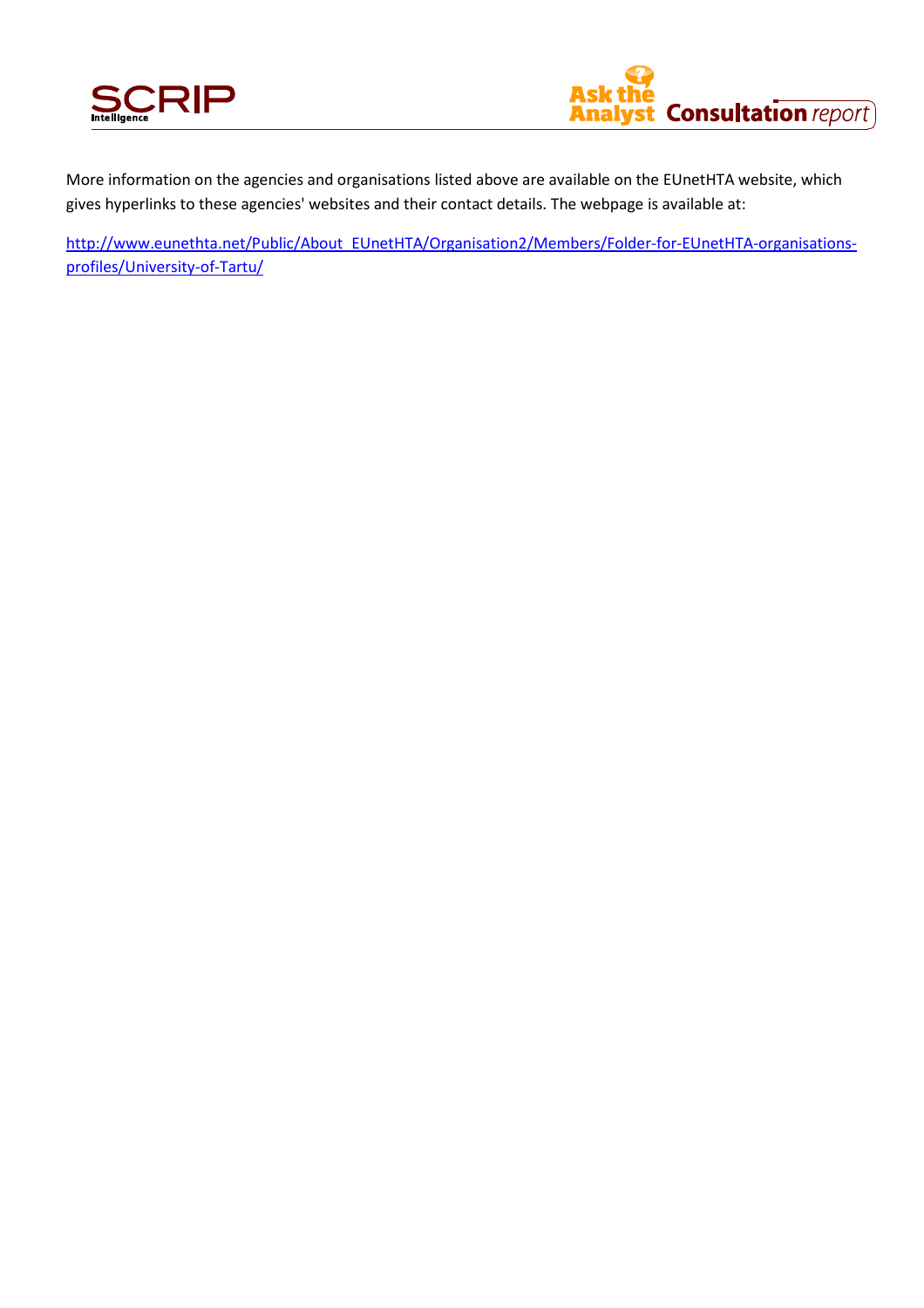